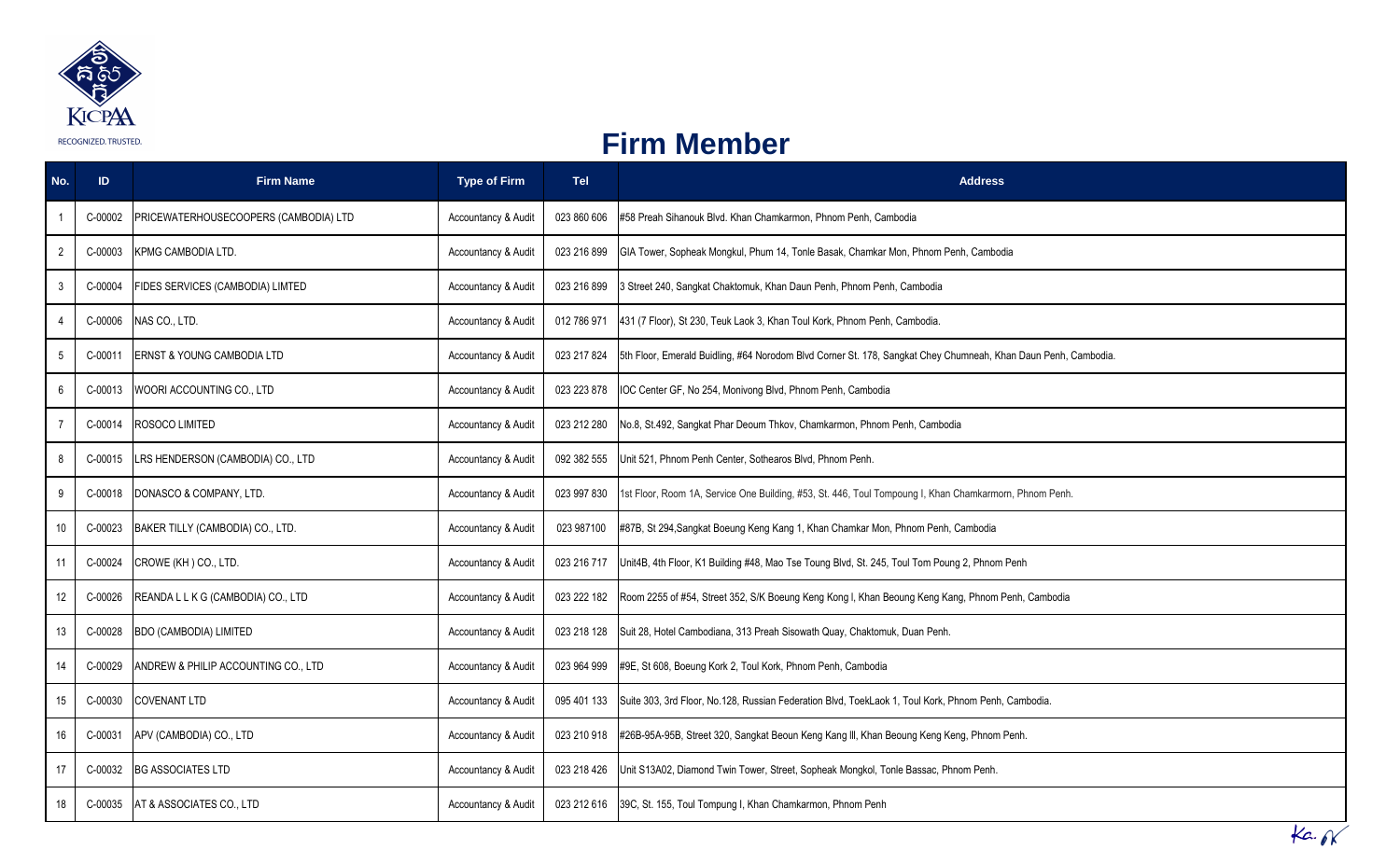| 19 | C-00037 | CH NG ASSOCIATES PTE LTD                        | Accountancy & Audit |              | (65)96694540 No.19, St730, Sangkat Psar Tko, Khan Chamkarmon, Phnom Penh, Cambodia.                                                                           |
|----|---------|-------------------------------------------------|---------------------|--------------|---------------------------------------------------------------------------------------------------------------------------------------------------------------|
| 20 | C-00038 | GRANT THORNTON (CAMBODIA) LTD                   | Accountancy & Audit | 023 966 520  | 20th Floor, Canadia Tower, Phnom Penh, Cambodia.                                                                                                              |
| 21 | C-00039 | HONGO TSUJI TAX & ACCOUNTING (CAMBODIA) CO.,LTD | Accountancy         | 023 998 190  | Building #216, Icon Room 39E1, Norodom Blvd, Sangkat Tonle Basac, Khan Chamkamon, Phnom Penh, Cambodia                                                        |
| 22 | C-00040 | K PROFESSIONAL ACCOUNTANTS CO., LDT             | Accountancy & Audit | 099 554 445  | 5th Floors, CPL Building, Sangkat Toul Svay Prey II, Khan Chamkarmon, Phnom Penh, Cambodia                                                                    |
| 23 | C-00041 | I-GLOCAL CO.,LTD                                | Accountancy         | 023 964 405  | #445 Phnom Penh Tower, 13 Floor, Monivong Blvd, Sangkat Boeung Pralit, Khan 7 Makara, Phnom Penh.                                                             |
| 24 | C-00044 | SOLOMON ACCOUNTING & CONSULTING COLTD           | Accountancy & Audit | 023 99 88 44 | #16C1, Mao Tse Toung Blvd., Tonle Bassac, Chamkamorn Phnom Penh, Cambodia.                                                                                    |
| 25 | C-00045 | EAST WING AUDITING & CONSULTING CO., LTD        | Accountancy & Audit | 023 223 256  | 432 Preah Monivong Blvd, Tonel Basac, Chamkarmon, Phnom Penh.                                                                                                 |
| 26 | C-00046 | SM GLOBAL ACCOUNTING & CONSULTING CO., LTD      | Accountancy & Audit | 023 990 853  | #53, Monivong Blvd, Sangkat Srah Chock, Khan Daun Penh, Phnom Penh., Cambodia                                                                                 |
| 27 | C-00047 | FII & ASSOCIATES CO., LTD                       | Accountancy & Audit |              | 023 555 1455 Diamond Twin Tower (DTT), 5th floor, Unit S502, Street Sopheak Monkul corner Street Koh Pich, Sangkat Tonle Bassac, Khan Chamkarmon, Phnom Penh. |
| 28 | C-00049 | V-CHARTERED ACCOUNTANTS CO., LTD                | Accountancy & Audit | 023 985 468  | Phnom Penh Centre, Room 482, Floor 4, Sangkat Tonle Bassac, Khan Chamkarmon, Phnom Penh.                                                                      |
| 29 | C-00050 | <b>VDB LOI LIMITED</b>                          | Accountancy         | 023 964 430  | No.33, St.294 Corner St.29, Phum 4, Tonle Bassac, Khan Chamkarmon, Phnom Penh, Cambodia                                                                       |
| 30 | C-00051 | CHAN & ASSOCIATES CO., LTD                      | Accountancy & Audit |              | 023 555 1748 7 floor (Amret Building), #80, Street 315, Beoung kak 2, Toul Kork, Phnom Penh, Kingdom of Cambodia.                                             |
| 31 | C-00053 | DELOITTE (CAMBODIA) CO., LTD.                   | Accountancy & Audit | 023 963 777  | Deloitte (Cambodia) Co., Ltd Vattanac Capital Tower, Floor 8, Unit 8, #66, Monivong Blvd, Sangkat Voat Phnom, Khan Doun Penh, Phnom Penh, Cambodia.           |
| 32 | C-00054 | TRINITY PROFESSIONAL CO., LTD                   | Accountancy & Audit | 012 668 846  | #77, St. 1011, Sangkat Phnom Penh Thmey, Khan Sen Sok, Phnom Penh, Cambodia.                                                                                  |
| 33 | C-00056 | P A T PROFESSIONAL LIMITED                      | Accountancy & Audit | 023 967 156  | Olympia City, Building C7, 8th Floor, Room 817-818, St. Oknha Tepphon (182) Corner (161), Sangkat Veal Vong, Khan 7 Makara, Phnom Penh, Cambodia.             |
| 34 | C-00058 | ALLNISON AUDITING AND CONSULTING CO., LTD       | Accountancy & Audit | 023 967 156  | # 54, Street 352, Sangkat Boeung Keng Kong I, Khan Sangkat Boeung, Phnom Penh, Cambodia.                                                                      |
| 35 | C-00059 | REACHS & PARTNERS CO., LTD                      | Accountancy & Audit | 023 230 333  | #2283-2282-2399, Ground Floor-room G01 1.01 and Second Floor-Room 2.01, St. 1970, Sangkat Phnom Penh Thmey, Khan Sen Sok, Phnom Penh, Cambodia.               |
| 36 | C-00060 | SKY LIMITED ACCOUNTING (CAMBODIA) CO., LTD      | Accountancy         | 092 786 541  | B-Ray Tower (8th Floor), No.166, Norodom Blvd, Sangkat Tonle Bassac, Khan Chamkarmon, Phnom Penh                                                              |
| 37 | C-00061 | CAM ACCOUNTING & TAX SERVICE Co., Ltd           | Accountancy & Audit | 089 777 589  | #3D, Street 416, Sangkat Tumnup Teuk, Khan Chamkar Morn, Phnom Penh, Cambodia                                                                                 |
| 38 | C-00062 | ECOVIS VSDK & PARTNERS CO., LTD                 | Accountancy & Audit | 089 520 005  | #17, St.135 (Corner 500), Phsar Derm Thkov, Phnom Penh, Cambodia                                                                                              |
| 39 | C-00064 | ATAP & PARTNERS COMPANY LIMITED                 | Accountancy & Audit | 089 520 005  | #531, St.128, Phum 7, Sangkat Psadepo 1, Khan Toul Kork, Phnom Penh, Cambodia                                                                                 |
| 40 | C-00066 | SCS GLOBAL CONSULTING (CAMBODIA) CO., LTD       | Accountancy & Audit | 089 520 005  | #515 1st floor (room 103), Monivong Blvd, Sangkat Beong Keng Kang II, Khan Chamkarmon Pnhom Penh, Cambodia.                                                   |
| 41 | C-00067 | FUNAN CONSULTING CO., LTD                       | Accountancy & Audit | 078 666 260  | #36, 9th Floor, Street 169, Sangkat Veal Vong, Khan 7 Makara, Phnom Penh, Kingdom of Cambodia.                                                                |